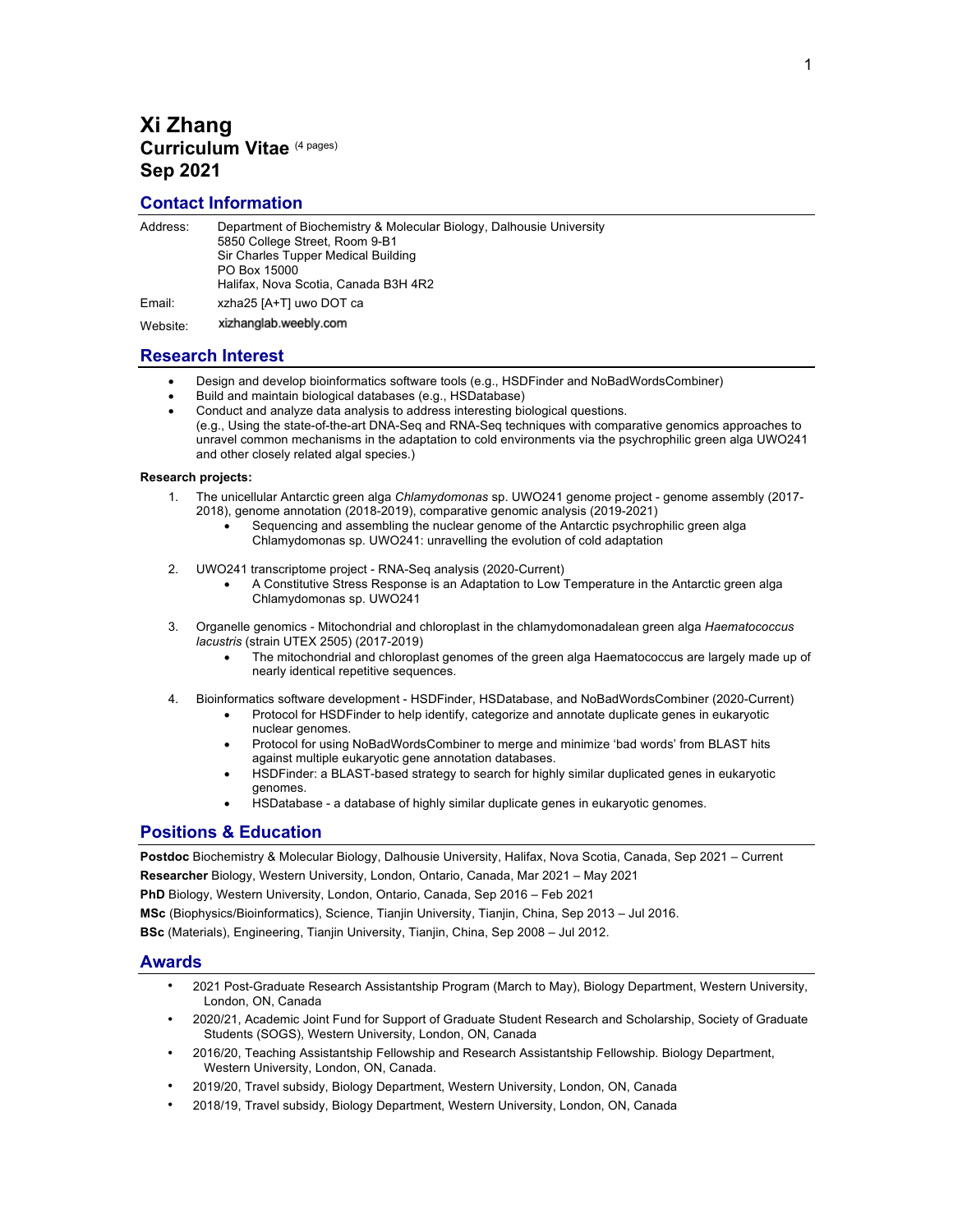- 2015/16 Excellent Student Leader, Tianjin University, Tianjin, China (awarded to students who rank top 10% and undertake class leader)
- 2014/15 Excellent Student Leader, Tianjin University, Tianjin, China (awarded to students who rank top 10% and undertake class leader)

## **Academic Metrics**

## **Peer-reviewed: 5 Under review: 4**

**Google Scholar** (link): H-index = 3, i10-index = 1, citations = 40 (as of 1 Sep 2021). **ResearchGate:** link | **ORCID**: link

### **Publications**

### $Refered Academic Papers$

- 9. **Xi Zhang\*,** Yining Hu, David Roy Smith\*. Protocol for using NoBadWordsCombiner to merge and minimize 2021 'bad words' from BLAST hits against multiple eukaryotic gene annotation databases. Star Protocols (**Under Review**).
- 8. David R. Smith, Arthur Leung, **Xi Zhang**, Marina Cvetkovska, Rachael Morgan-Kiss, Norman P. A. Hüner (2021). The cold-loving Antarctic alga UWO241: it takes a licking and keeps on ticking. Frontiers in Young Minds. (**Under Review**) Note: Popular science journal reviewed by kids. 2021
- 7. Norman P.A. Hüner, David R. Smith, Marina Cvetkovska, **Xi Zhang**, Alexander G. Ivanov, Beth Szyszka-Mroz, Rachael Morgan-Kiss. Photosynthetic Adaptation to Polar Life: Photopsychrophily and Psychrotolerance as Emergent Properties. Journal of Plant Physiology | Humboldt Reviews (**Under Review**) 2021
- 6. Marina Cvetkovska, **Xi Zhang**, Galyna Vakulenko, Samuel Benzaquen, Beth Szyszka-Mroz, Nina Malczewski, David R. Smith, Norman P.A. Hüner (2021) A Constitutive Stress Response is an Adaptation to Low Temperature in the Antarctic green alga Chlamydomonas sp. UWO241. Plant, Cell & Environment (**Under Review**) 2021
- 5. **Xi Zhang\***, Yining Hu, David Roy Smith\*. Protocol for HSDFinder to help identify, categorize and annotate duplicate genes in eukaryotic nuclear genomes. STAR Protocols. https://doi.org/10.1016/j.xpro.2021.100619 2021
- 4. **Xi Zhang**, Marina Cvetkovska, Rachael Morgan-Kiss, Norman P. A. Hüner, David Roy Smith. Draft genome 2021 sequence of the Antarctic green alga *Chlamydomonas* sp. UWO241. iScience. https://doi.org/10.1016/j.isci.2021.102084.
- 3. **Xi Zhang**, Bauman N, Brown R, Richardson TH, Akella S, Hann E, Morey R, Smith DR. The mitochondrial and chloroplast genomes of the green alga Haematococcus are largely made up of nearly identical repetitive sequences. Current Biology; doi: org/10.1016/j.cub.2019.06.040. 2019
- 2. **Xi Zhang**, Chong Peng, Ge Zhang and Feng Gao. Comparative analysis of essential genes in prokaryotic genomic islands. Scientific Reports 5, 12561; doi: 10.1038/srep12561. 2015
- 1. Chong Peng, Hao Luo, **Xi Zhang** and Feng Gao. Recent advance in the genome-wide study of DNA replication origins in yeast. Frontiers in Microbiology 6,117; doi: 10.3389/fmicb.2015.00117. 2014

#### **Academic Papers in manuscript [total = 2]**

- **Xi Zhang\***, Yining Hu, David Roy Smith\*. HSDFinder: a BLAST-based strategy to search for highly similar duplicated genes in eukaryotic genomes. (In submission)
- **Xi Zhang\***, Yining Hu, David Roy Smith\*. **HSDatabase** a database of highly similar duplicate genes in eukaryotic genomes. Bioinformatics (Manuscript).

## **Talks & Conferences**

## **International Conference Presentations**

| 5. | Talk   | Xi Zhang. Biology Virtual Symposium on Bioinformatics<br>(BVSB 2021)                                                                                                            | Virtual (Canada and<br>China) | Mar 2021 |
|----|--------|---------------------------------------------------------------------------------------------------------------------------------------------------------------------------------|-------------------------------|----------|
|    | Talk   | Xi Zhang, David Smith. The UWO241 genome joint meeting.                                                                                                                         | Virtual (USA and<br>Canada)   | Feb 2021 |
|    | Poster | Xi Zhang, David Smith. Unravelling Cold Adaptation via the<br>genome of Antarctic Psychrophilic Green Alga. The international<br>Plant and Animal Genome XXVI Conference (PAG). | San Diego, CA, USA            | Jan 2017 |
|    | Poster | Hao Luo, Chong Peng, Xi Zhang, Ge Zhang and Feng Gao.<br>Essential genes database 10.0 (2015) The 8th international<br>Biocuration Conference.                                  | Beijing, China                | Oct 2015 |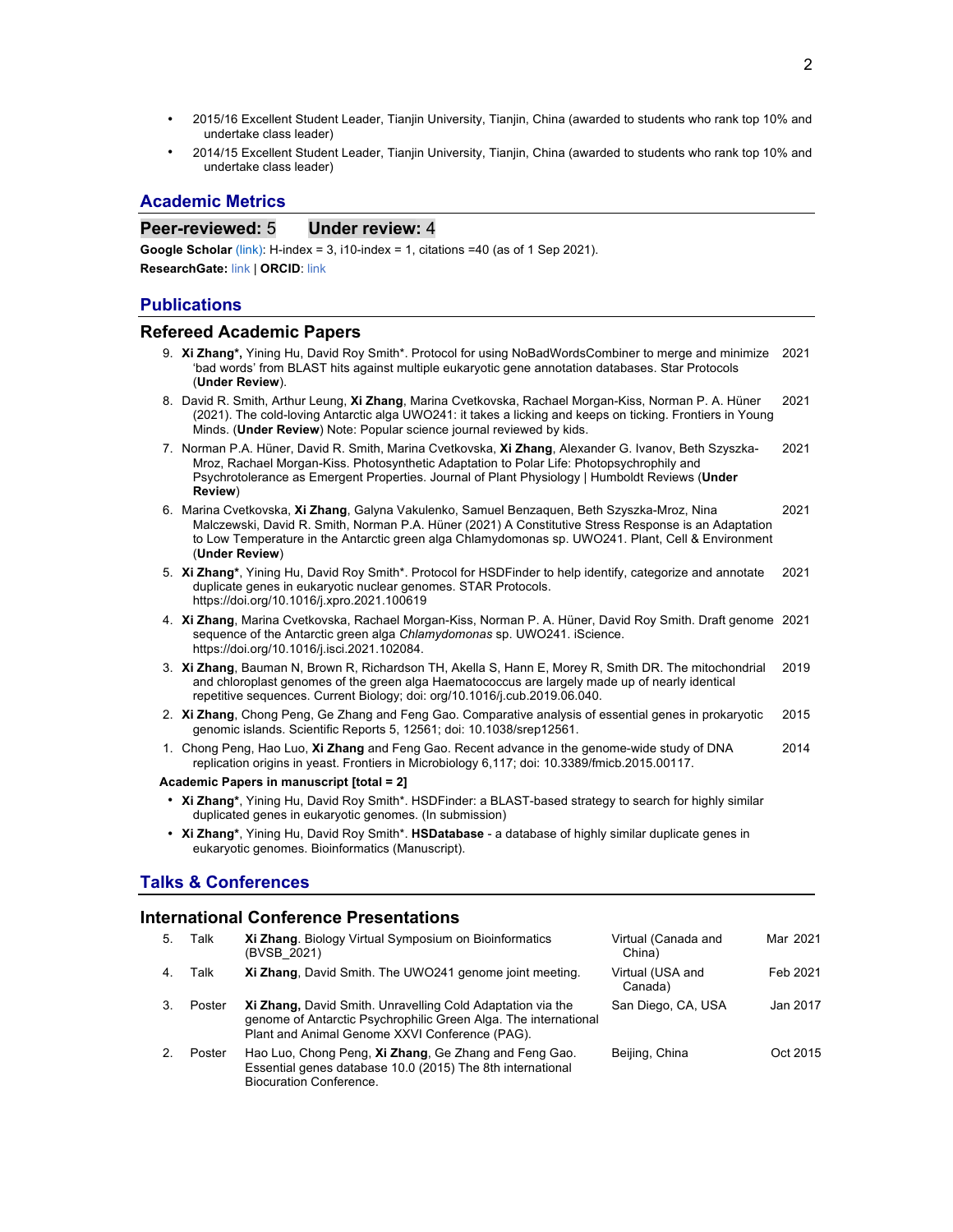| 1.             | Poster                  | Hao Luo, Chong Peng, Ge Zhang, Xi Zhang, Yan Lin and Feng                                                                                                                                                                                                               | Nan Jing, China                 | Oct 2014 |
|----------------|-------------------------|-------------------------------------------------------------------------------------------------------------------------------------------------------------------------------------------------------------------------------------------------------------------------|---------------------------------|----------|
|                |                         | Gao. Zcurve and Doric softwares. The 6th National<br>Bioinformatics Conference.                                                                                                                                                                                         |                                 |          |
|                |                         | <b>Domestic Conference Presentations</b>                                                                                                                                                                                                                                |                                 |          |
| 8.             | Poster                  | Xi Zhang, David Smith (2021) Is gene duplication driving cold<br>adaptation in the Antarctic green alga Chlamydomonas sp.<br>UWO241? 51st Ontario Ecology, Ethology and Evolution<br>Colloquium (OE3C) [Poster]                                                         | Virtual (Guelph, ON,<br>Canada) | May 2021 |
| 7.             | Talk                    | Xi Zhang, Yining Hu, David Smith (2021) Using Bioinformatics<br>tools (HSDFinder and HSDatabase) to predict and collect<br>highly similar duplicates in eukaryotic genomes. SOGS Annual<br>Western Research Forum (WRF2021). [10-min<br>oral] (Forthcoming)             | Virtual (London, ON,<br>Canada) | Mar 2021 |
| 6.             | Talk                    | Xi Zhang. The draft genome of the Antarctic psychrophilic green<br>alga Chlamydomonas sp. UWO241 providing insights into the<br>evolution of cold adaption. The 49th Ontario Ecology,<br>Ethology and Evolution Colloguium (OE3C). [15 mins<br>Standard talk]           | Hamilton, ON, Canada            | May 2019 |
| 5.             | Poster                  | Xi Zhang. Sequencing and assembling the nuclear genome<br>of the Antarctic psychrophilic green alga Chlamydomonas sp.<br>UWO241. Canadian Society for Plant Biologists, Eastern<br><b>Regional Meeting</b>                                                              | London, ON, Canada              | Dec 2018 |
| 4.             | Talk                    | Xi Zhang. Sequencing and assembling the nuclear genome<br>of the Antarctic psychrophilic green alga Chlamydomonas sp.<br>UWO241: Unravelling the cold-adaption strategies. The 9th<br>annual Biology Graduate Research Forum (BGRF) [12 min<br>Standard talk]           | London, ON, Canada              | Oct 2018 |
| 3.             | Poster                  | Xi Zhang. Sequencing and assembling the nuclear genome of<br>the Antarctic psychrophilic green alga Chlamydomonas sp.<br>UWO241: Unravelling the cold-adaption strategies. The 48th<br>Ontario Ecology, Ethology and Evolution Colloquium (OE3C).                       | London, ON, Canada              | May 2018 |
| 2.             | Poster                  | Xi Zhang, David Smith. Sequencing and assembling the nuclear London, ON, Canada<br>genome of the Antarctic psychrophilic green alga<br>Chlamydomonas sp. UWO241: Unravelling the cold-adaption<br>strategies. The 8th annual Biology Graduate Research Forum<br>(BGRF). |                                 | Oct 2017 |
| 1.             | Poster                  | Xi Zhang, Feng Gao. Comparative analysis of essential genes in London, ON, Canada<br>prokaryotic genomic islands. The 7th annual Biology Graduate<br>Research Forum (BGRF).                                                                                             |                                 | Oct 2016 |
| <b>Funding</b> |                         |                                                                                                                                                                                                                                                                         |                                 |          |
|                |                         | <b>Grants awarded</b> (values in Canadian dollars)                                                                                                                                                                                                                      |                                 |          |
|                |                         | Xi Zhang. Post-Graduate Research Assistantship Program (Biology Department,<br>Western University, London, ON, Canada)                                                                                                                                                  | ~\$2400/month                   | 2021.3-5 |
|                |                         | Xi Zhang. Teaching Assistantship and Research Assistantship (Biology<br>Department, Western University, Canada)                                                                                                                                                         | $-$14,000/year$                 | 2016-20  |
|                |                         | Xi Zhang. Outstanding student scholarship (School of Science, Tianjin<br>University, China)                                                                                                                                                                             | $-$ \$2,000/year                | 2013-16  |
|                | <b>Grants Submitted</b> |                                                                                                                                                                                                                                                                         |                                 |          |
|                | None at present.        |                                                                                                                                                                                                                                                                         |                                 |          |
|                |                         | <b>Notable Unsuccessful Grants</b>                                                                                                                                                                                                                                      |                                 |          |
|                |                         |                                                                                                                                                                                                                                                                         |                                 |          |
|                | None at present         |                                                                                                                                                                                                                                                                         |                                 |          |

| <b>Honors Thesis Advisor</b>            | Ms. Zoe Klein | Sep 2020 - April 2021 |
|-----------------------------------------|---------------|-----------------------|
| ______________________<br>ADVISORY ROLE | STUDENT NAME  | START/FINISH          |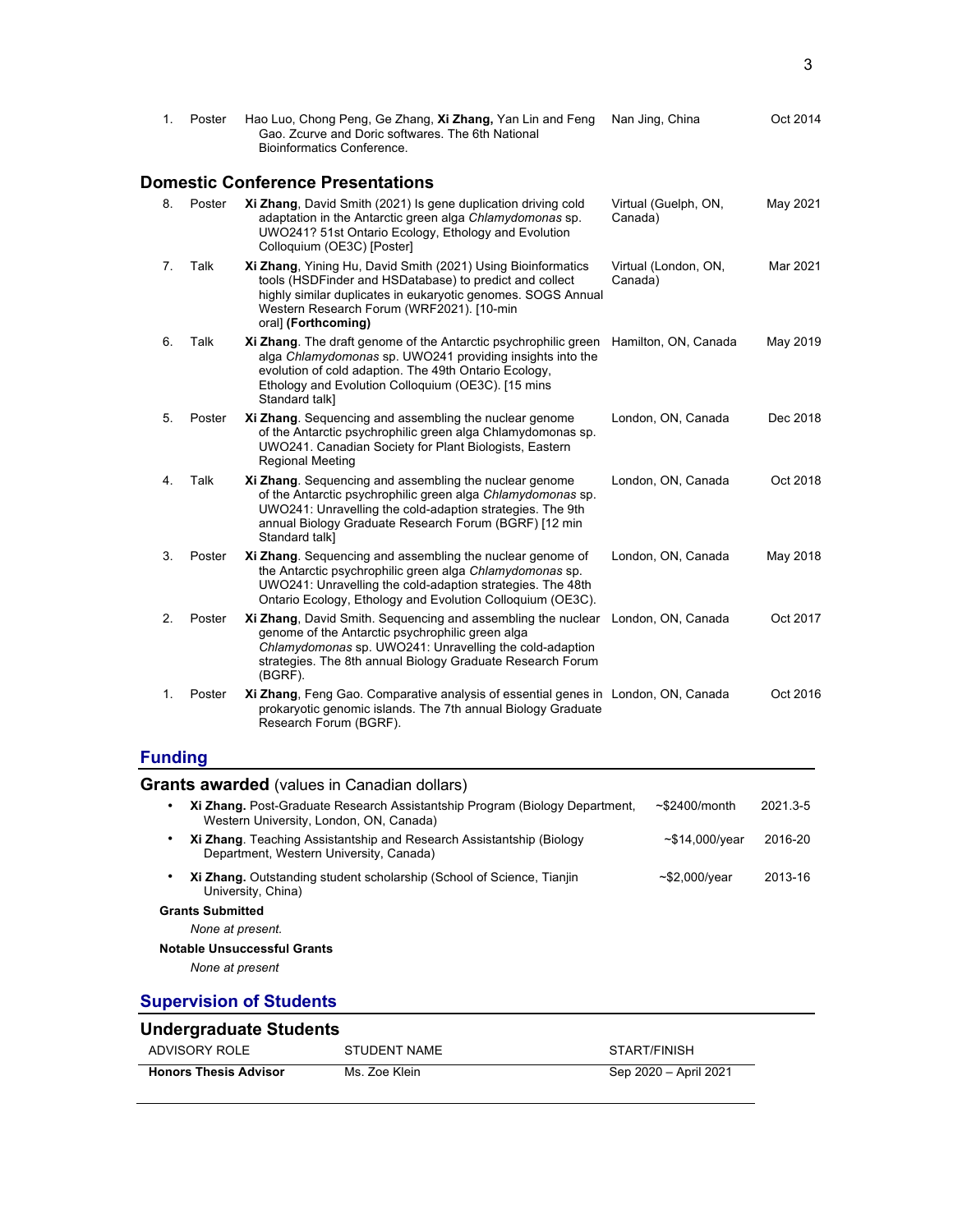| ADVISORY ROLE              | STUDENT NAME          | START/FINISH          |
|----------------------------|-----------------------|-----------------------|
| Volunteer/Summer Research  | Mr. Udara Jayawardena | Dec 2018 – April 2019 |
| <b>Student Supervision</b> | Mr. Shane Orgnero     | May 2018 - July 2018  |

## **Teaching Assistant (TA)**

## **Undergraduate Courses** (Western University)

| Biology 2290F-Scientific<br>Methods in Biology (virtual<br>tutorial) | Instrumentation Unit, answering the questions (OWL forum),<br>marking (Gradescope), proctoring (Proctortrack).                           | Sep 2020-Dec 2020   |
|----------------------------------------------------------------------|------------------------------------------------------------------------------------------------------------------------------------------|---------------------|
| Biology 2290G-Scientific<br>Methods in Biology (lab)                 | Dean Unit, four rotations, 50 students, ~5hrs/week, work<br>students through experiments, marking, proctoring                            | Jan 2020-April 2020 |
| Biology 2290F-Scientific<br>Methods in Biology (lab)                 | Zabulionis Unit, four rotations, 50 students, ~5hrs/week, work<br>students through experiments, marking, proctoring                      | Sep 2019–Dec 2019   |
| Biology 2290G-Scientific<br>Methods in Biology (lab)                 | Zabulionis Unit, four rotations, 50 students, ~5hrs/week, work<br>students through experiments, marking, proctoring                      | Jan 2019-April 2019 |
| Biology 1001A/1201A-<br>General Biology (tutorial)                   | Taught in Classroom around 40 students. ~4 hs/week.<br>Teaching materials presentation, marking, proctoring.                             | Sep 2018–Dec 2018   |
| Biology 3595B - Advanced<br>Genetics (tutorial)                      | Work students through the lecture materials, marking,<br>proctoring                                                                      | Jan 2018-April 2018 |
| Biology 1001A/1201A -<br>General Biology (lab)                       | Twice a week. Lab hour ~6hs/week. Lab contents include Lab<br>demonstration talk, answering students' questions, marking,<br>proctoring. | Sep 2017-Dec 2017   |
| Biology 1001A/1201A -<br>General Biology (lab)                       | Twice a week. Lab hour ~6hs/week. Lab contents include Lab<br>demonstration talk, answering students' questions, marking,<br>proctoring. | Sep 2016-April 2017 |

## **Outreach & Science Communication** (Western University)

|   | Biology Virtual Symposium on Bioinformatics (BVSB 2021) (Chairman)                                       | Mar 2021    |
|---|----------------------------------------------------------------------------------------------------------|-------------|
| ٠ | Canada National Scholarship Ranking (volunteer for a week)                                               | Feb 2021    |
| ٠ | Christmas Door Decorations (Host, targeting for the community of Biology graduates on<br>and off campus) | Dec 2020    |
|   | China Science Writers Association (CSWA) visit to Western (Coordinator, 2 days)                          | Sep 2018    |
| ٠ | Welcome Team Volunteers of Volunteer in Progress (VIP) program (6 weeks, 6<br>hours/week)                | 2017-2018   |
| ٠ | International Graduate Student Day (Volunteer 3 hours)                                                   | Sep 2017    |
|   | The committee member of International Graduate Student issues committee (IGSIC) of<br>SOGS               | Sep 2017/18 |
| ٠ | The SOGS representative of Society of Biology Graduate Student (SOBGS)                                   | Sep 2017/18 |
|   | Western goes global cultural showcase (Performer)                                                        | Nov 2016    |

# **Professional Development & Training**

# **Workshop Participation**

|  | PATH9577B/BIOL9919B -<br><b>Applied Bioinformatics</b>                          | One-term, three hours per week plus home assignments by<br>Western Biology Department. The graduate training course<br>incorporated R, Python, Unix-like programming languages in<br>solving biology questions. | Jan-April 2019   |  |
|--|---------------------------------------------------------------------------------|-----------------------------------------------------------------------------------------------------------------------------------------------------------------------------------------------------------------|------------------|--|
|  | Canadian Bioinformatics<br>Workshops: Informatics on<br><b>RNA-Seq Analysis</b> | <i>Three-day workshop of Informatics on RNA-Seg Analysis by</i><br>Canadian Bioinformatics Workshop in Toronto.                                                                                                 | <b>July 2017</b> |  |
|  | Canadian                                                                        | Two-day workshop of Informatics on High-Throughput                                                                                                                                                              | May 2017         |  |
|  | <b>Bioinformatics</b>                                                           | Sequencing Data by Canadian Bioinformatics Workshop in<br>Toronto.                                                                                                                                              |                  |  |
|  | Workshops:                                                                      |                                                                                                                                                                                                                 |                  |  |
|  | Informatics on High                                                             |                                                                                                                                                                                                                 |                  |  |
|  | Throughput                                                                      |                                                                                                                                                                                                                 |                  |  |
|  | Sequencing Data                                                                 |                                                                                                                                                                                                                 |                  |  |